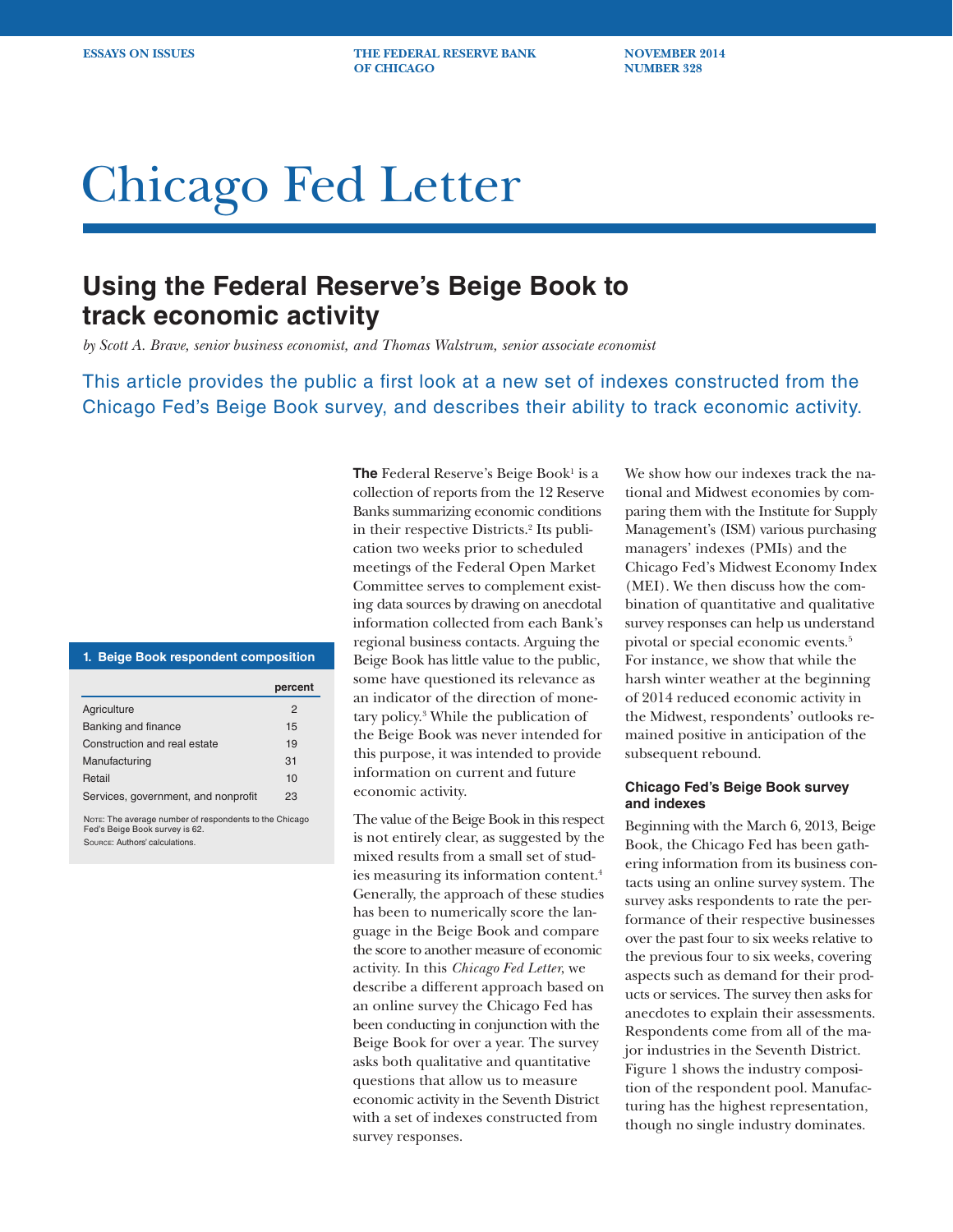#### **2. Beige Book indexes and ISM's PMIs**



Nores: The Institute for Supply Management's (ISM) manufacturing and nonmanufacturing purchasing managers' indexes (PMIs) are national indexes. The Midwest PMI is an average of the ISM's PMIs for Chicago, Detroit, and Milwaukee. A value greater than 50 indicates expansion in the manufacturing sector, nonmanufacturing sector, and Midwest economic activity in panels A, B, and C, respectively. See note 7 for details on how the Beige Book and ISM index comparisons are facilitated. Sources: Authors' calculations and Institute for Supply Management data from Haver Analytics.

Respondents are asked to rate business conditions along a seven-point scale ranging from "substantially increased" to "substantially decreased." To summarize the distribution of responses, we calculate a series of diffusion indexes.<sup>6</sup> Diffusion indexes are intended to be leading indicators of economic activity, capturing changes in the prevailing direction of business conditions. If the index has a positive reading, it indicates that more respondents reported increased activity than decreased activity. The index ranges from  $-1$  to  $+1$  and will be  $-1$  if every respondent reports decreased activity and +1 if every respondent reports increased activity.

# **Comparisons with survey-based indicators**

Our diffusion indexes are comparable to the ISM's PMIs.<sup>7</sup> The ISM surveys purchasing managers and asks them to rate economic activity along a positiveneutral-negative scale, similar to how our Beige Book indexes are constructed. It is important to note, however, that because our survey targets industries in the Midwest economy, the composition of our respondent pool differs from that of the ISM's. For this reason, we compare our indexes to the ISM's at both the national and regional level. At the national level, we are better able to match the industry composition of the Beige Book and ISM respondent pools. At

the regional level, we are better able to match the locations of the respondents from both pools.

Figure 2's panels A and B show how the Beige Book indexes formed by dividing the survey responses between manufacturers and nonmanufacturers compare with the ISM's national manufacturing and nonmanufacturing PMIs, respectively. While the ISM's PMIs cover the entire U.S., the comparisons with our indexes are still informative because the respondents come from a comparable mix of industries. The correlation coefficient is greater than 0.50 for both comparisons, suggesting that the indexes are capturing very similar business conditions.

Panel C of figure 2 shows how the main Beige Book index (based on the entire pool of survey responses) compares with a Midwest PMI we created by averaging the ISM's PMIs for Chicago, Detroit, and Milwaukee. While this Midwest PMI covers a geography quite similar to the Beige Book index, we do not know the extent to which the industry composition of the ISM's respondent pools for the three Midwest urban centers differs from that of our pool because the precise composition of those three pools is not disclosed. The correlation coefficient for the two indexes is only 0.45, though a visual inspection of panel C suggests that our index potentially leads the Midwest PMI.

#### **Comparisons with the MEI**

While it is useful to compare our Beige Book indexes with the ISM's PMIs because of the similarity in their methodologies, we are more interested in whether they are a useful predictor of non-surveybased measures of economic activity. For this reason, we compare the main Beige Book index with the Chicago Fed's Midwest Economy Index.8 The MEI is a monthly weighted average of Midwest economic indicators, including the three Midwest city PMIs referenced earlier, state employment and unemployment, retail and home sales, and housing permits. The MEI is measured relative to a trend rate of Midwest economic growth such that positive values indicate above-trend growth and negative values indicate below-trend growth. To facilitate the comparison, we adjust the main Beige Book index in a similar manner to be relative to our respondents' trend (or average) responses.<sup>9</sup>

Figure 3 shows how this adjusted Beige Book index compares with the MEI. Because the data used to calculate the MEI are subject to revision, the MEI is subject to revision. Panel A features the revised MEI as of August 29, 2014. While the adjusted Beige Book index does not track the contemporaneous movements in the MEI very well, visual inspection suggests that the adjusted index may lead the MEI. Panel B shows the adjusted Beige Book index compared with the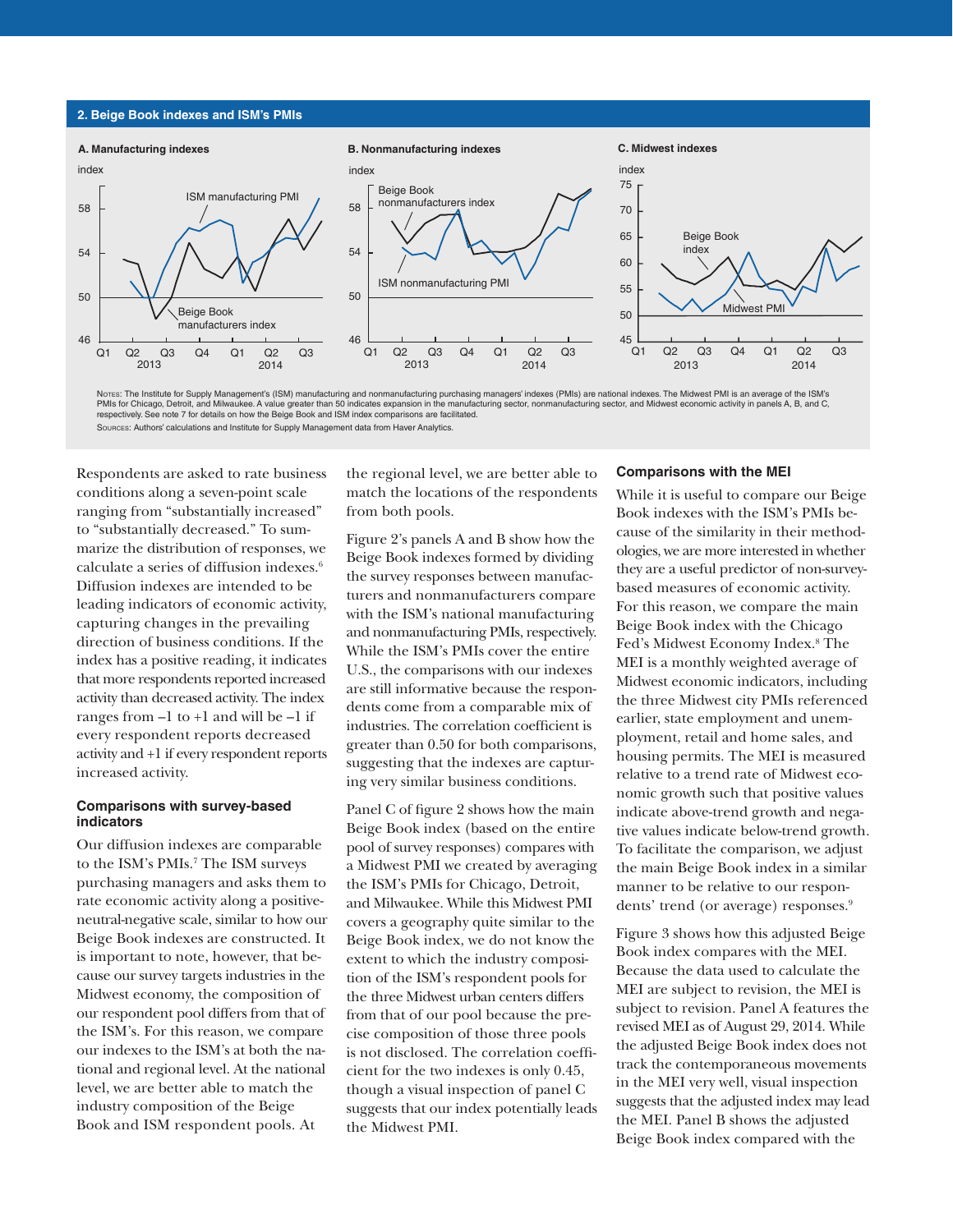#### **3. Adjusted Beige Book index and MEI**



Notes: A value of zero for the Midwest Economy Index (MEI) here is consistent with trend growth in Midwest economic activity during the period from January 2013 through July 2014. The real-time MEI uses only the MEI reading initially reported for each month .<br>Ied in panel B. See the text, in particular note 9, for details on how the MEI and adjusted Beige Book index comparisons are further facilitated.

Sources: Authors' calculations and Haver Analytics.

#### **4. Adjusted Beige Book indexes**



Notes: The current activity index is the adjusted main Beige Book index, depicted in figure 3. See note 9 for a detailed example of how all the Beige Book indexes are adjusted to be relative to our respondents' trend (or average) responses. Positive readings of the current activity (employment or wages) index indicate that more respondents reported above-trend growth in activity (employment or wages) than below-trend growth. Positive readings of the outlook index (see note 11 for details on its construction) indicate<br>more respondents reported above-average outlooks than below-average ones. Negative index read Source: Authors' calculations.

real-time MEI, which uses only the MEI reading initially reported for each month plotted. The adjusted Beige Book index tracks contemporaneous movements in the real-time MEI quite well. Taken together, the two comparisons suggest that Beige Book respondents likely base their assessments partially on the prevailing data in the news but that their experience as business leaders may also contain information on future data revisions.

#### **Pivotal or special economic events**

Many of the previous studies conducted on the Beige Book suggest that it is especially useful for understanding pivotal

economic events, such as the starts and ends of recessions, or special events, such as the partial government shutdown of 2013 or the harsh winter of early 2014. The Beige Book offers two potential advantages over other sources of information in these instances. First, the Beige Book is sometimes available more quickly than data from other sources. Second, Beige Book anecdotal information can help to discern which interpretation of a trend is most likely correct.

In the case of the harsh winter of early 2014, two important questions arose. First, was economic activity slowing in early 2014? Second, if economic activity was slowing, was the slowdown likely to be short-term and thus simply weatherrelated, or was it potentially a longer-term development? Many information sources could provide insight on the first question, but the Beige Book was particularly useful for answering the second question.

Our survey provided two relevant indications of the expected duration of the slowdown in economic activity. First, we received anecdotes detailing the supply challenges many firms faced because of poor transportation conditions. For example, the weather had a notable effect on the steel industry. We wrote in the March 5, 2014, Beige Book that "a steel industry contact reported that there were seven days in the last six weeks where his firm could not send shipments, a first in his thirty-five years of experience."10 Such supply problems can often cause a substantial slowdown in economic activity, but typically for only a short while.

The second indication was our respondents' outlooks for the U.S. economy in the next six to 12 months. Figure 4's panel A shows the large positive difference between respondents' outlooks<sup>11</sup> and their assessments of current activity

Charles L. Evans, *President*; Daniel G. Sullivan, *Executive Vice President and Director of Research*; Spencer Krane, *Senior Vice President and Economic Advisor*; David Marshall, *Senior Vice President*, *financial markets group*; Daniel Aaronson, *Vice President*, *microeconomic policy research*; Jonas D. M. Fisher, *Vice President*, *macroeconomic policy research*; Richard Heckinger,*Vice President*, *markets team*; Anna L. Paulson, *Vice President*, *finance team*; William A. Testa, *Vice President*, *regional programs*, *and Economics Editor*; Helen O'D. Koshy and Han Y. Choi, *Editors* ; Rita Molloy and Julia Baker, *Production Editors*; Sheila A. Mangler, *Editorial Assistant.* 

*Chicago Fed Letter* is published by the Economic Research Department of the Federal Reserve Bank of Chicago. The views expressed are the authors' and do not necessarily reflect the views of the Federal Reserve Bank of Chicago or the Federal Reserve System.

© 2014 Federal Reserve Bank of Chicago *Chicago Fed Letter* articles may be reproduced in whole or in part, provided the articles are not reproduced or distributed for commercial gain and provided the source is appropriately credited. Prior written permission must be obtained for any other reproduction, distribution, republication, or creation of derivative works of *Chicago Fed Letter* articles. To request permission, please contact Helen Koshy, senior editor, at 312-322-5830 or email Helen.Koshy@chi.frb.org. *Chicago Fed Letter* and other Bank publications are available at www.chicagofed.org.

ISSN 0895-0164